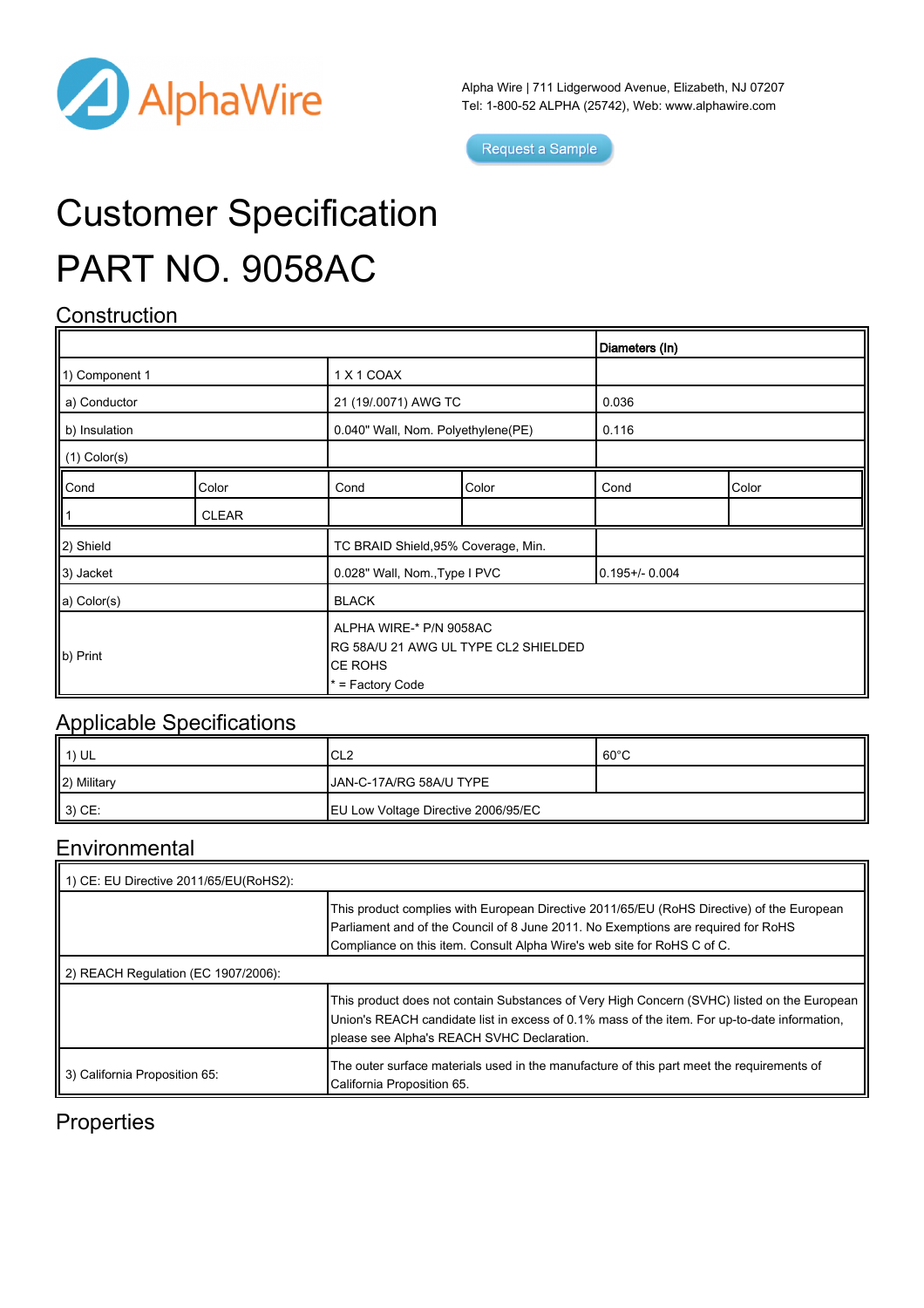| Physical & Mechanical Properties |                                 |  |  |  |
|----------------------------------|---------------------------------|--|--|--|
| 1) Temperature Range             | -20 to $60^{\circ}$ C           |  |  |  |
| 2) Bend Radius                   | 10X Cable Diameter              |  |  |  |
| 3) Pull Tension                  | 12.1 Lbs, Maximum               |  |  |  |
| <b>Electrical Properties</b>     | (For Engineering purposes only) |  |  |  |
| 1) Voltage Rating                | 1400 V <sub>RMS</sub>           |  |  |  |
| 2) Characteristic Impedance      | $50 \Omega +12$                 |  |  |  |
| 3) Ground Capacitance            | 30.8 pf/ft @1 kHz, Nominal      |  |  |  |
| 4) Velocity of Propagation       | 66 %                            |  |  |  |
| 5) Conductor DCR                 | 11.9 Ω/1000ft @20°C, Nominal    |  |  |  |
| 6) OA Shield DCR                 | 4.5 Ω/1000ft @20°C, Nominal     |  |  |  |
| 7) Voltage Withstanding          | 5 kV, Minimum                   |  |  |  |
| 8) Corona Extinction             | 1.9 kV, Minimum                 |  |  |  |
| 9) Attenuation, Max dB/100ft     | 5.8 @ 100 MHz                   |  |  |  |
|                                  | 28 @ 1 GHz                      |  |  |  |

#### **Other**

| Packaging                 | Flange x Traverse x Barrel (inches)         |
|---------------------------|---------------------------------------------|
| a) 2500 FT                | 16 x 11 x 8 Continuous length               |
| b) 1000 FT                | 12 x 6 x 3.5 Continuous length              |
| $\parallel$ c) BOX 1000FT | 11-3/4 EASY REEL: Continuous length         |
| d) 500 FT                 | 12 x 4.5 x 3.5 Continuous length            |
| $\parallel$ e) 100 FT     | $6.5 \times 4 \times 2.5$ Continuous length |
|                           | [Spool dimensions may vary slightly]        |

[www.alphawire.com](http://www.alphawire.com)

Alpha Wire | 711 Lidgerwood Avenue, Elizabeth, NJ 07207 Tel: 1-800-52 ALPHA (25742)

Although Alpha Wire ("Alpha") makes every reasonable effort to ensure their accuracy at the time of publication, information and specifications described herein are subject to errors or omissions and to changes without notice, and the listing of such information and specifications does not ensure product availability.

Alpha provides the information and specifications herein on an "AS IS" basis, with no representations or warranties, whether express, statutory or implied. In no event will Alpha be liable for any damages (including consequential, indirect, incidental, special, punitive, or exemplary) whatsoever, even if Alpha had been advised of the possibility of such damages, whether in an action under contract, negligence or any other theory, arising out of or in connection with the use, or inability to use, the information or specifications described herein.

#### ALPHA WIRE - CONFIDENTIAL AND PROPRIETARY

Notice to persons receiving this document and/or technical information. This document is confidential and is the exclusive property of ALPHA WIRE, and is merely on loan and subject to recall by ALPHA WIRE at any time. By taking possession of this document, the recipient acknowledges and agrees that this document cannot be used in any manner adverse to the interests of ALPHA WIRE, and that no portion of this document may be copied or otherwise reproduced without the prior written consent of ALPHA WIRE. In the case of conflicting contractual provisions, this notice shall govern the status of this document. ©2013 ALPHA WIRE - all rights reserved.